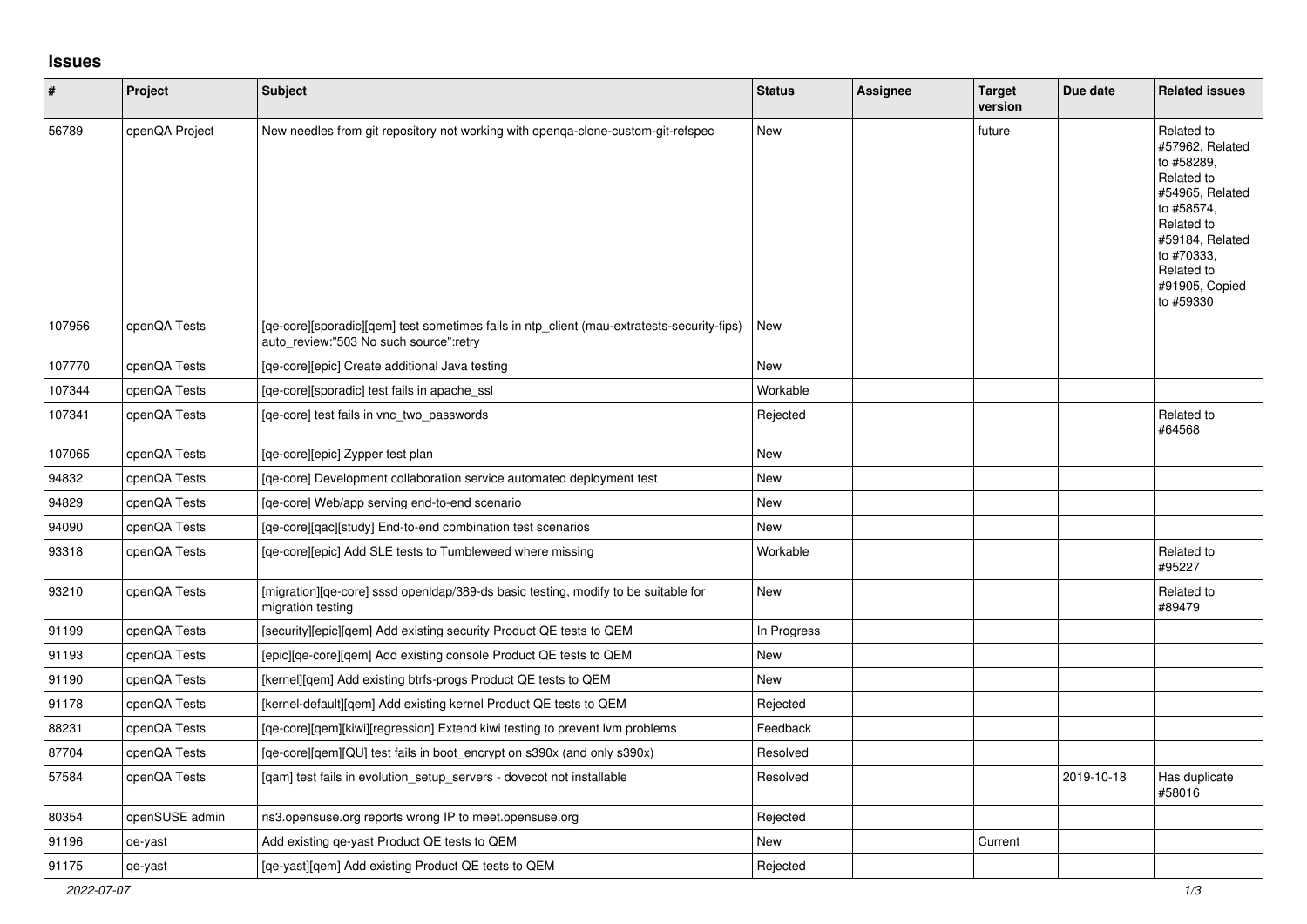| $\sharp$ | Project               | Subject                                                                                                                         | <b>Status</b> | <b>Assignee</b>     | <b>Target</b><br>version | Due date   | <b>Related issues</b>                      |
|----------|-----------------------|---------------------------------------------------------------------------------------------------------------------------------|---------------|---------------------|--------------------------|------------|--------------------------------------------|
| 91172    | qe-yast               | Add existing QEM YaST tests to Product QE                                                                                       | <b>New</b>    |                     | Current                  |            |                                            |
| 92215    | openQA Tests          | [ge-core] Change mysql tests to mariadb integration tests                                                                       | Resolved      | dheidler            | QE-Core:<br>Ready        |            |                                            |
| 89503    | openQA Tests          | [qe-core] Schedule thunderbird tests for sp1 and sp2                                                                            | Resolved      | dheidler            | QE-Core:<br>Ready        |            | Related to<br>#75409                       |
| 87710    | openQA Tests          | [qe-yast][qe-core][qem][QU] test fails in scc_registration (multipath not tested on Full<br>images)                             | Resolved      | dheidler            |                          |            |                                            |
| 93321    | openQA Tests          | [qe-core] Add vsftpd test to Tumbleweed                                                                                         | Resolved      | dvenkatachala       | QE-Core:<br>Ready        |            |                                            |
| 90329    | openQA Tests          | [qe-core] 15SP2 QU - test fails in raid_gpt on ppc64le                                                                          | Resolved      | geor                | QE-Core:<br>Ready        |            | Related to<br>#95117                       |
| 80452    | openQA Tests          | [qe-core][qem] Problems with aarch64 RAID 15SP1/SP2 QU tests - **Suggested<br>Backport**                                        | Resolved      | geor                |                          |            |                                            |
| 98811    | qe-yast               | 15-SP3 QU1 test fails in validate_multipath - topology changed                                                                  | Closed        | geor                | Current                  |            | Related to<br>#97766                       |
| 97289    | qe-yast               | [gem][qu] test fails in await_install in 15-SP3 QU                                                                              | Blocked       | <b>JERiveraMoya</b> | Current                  |            |                                            |
| 87713    | openQA Tests          | [qe-yast][qe-core][qem][QU] test fails in scc_registration (multipath not tested on Full<br>images)                             | Rejected      | mgrifalconi         |                          |            |                                            |
| 90275    | openQA Infrastructure | Replacement openQA OSD aarch64 hardware (was: Dedicated non-rpi aarch64<br>hardware for manual testing)                         | Resolved      | nicksinger          | Ready                    | 2021-09-17 | Related to<br>#98661, Related<br>to #99288 |
| 99159    | qe-yast               | 15-SP3 QU minimal+proxy_SCC-postreg_SUSEconnect is not correctly configured.                                                    | Closed        | oorlov              | Current                  |            |                                            |
| 98805    | qe-yast               | Missing schedule qam/QR/15-SP3/ext4\@yast-xen-pv.yaml                                                                           | Closed        | oorlov              | Current                  |            |                                            |
| 107320   | openQA Tests          | [qe-core] test fails in prepare_test_data - sshd[2171]: error:<br>kex_exchange_identification: Connection closed by remote host | Rejected      | pablo.herranz       | QE-Core:<br>Ready        |            |                                            |
| 93769    | openQA Tests          | [security][qem] Add existing security Product QE tests to QEM for older SLE versions -<br>15-SP2, 12-SP5                        | In Progress   | pstivanin           |                          |            |                                            |
| 93766    | openQA Tests          | [security][qem] Add existing security Product QE tests to QEM for 15-SP3                                                        | In Progress   | pstivanin           |                          |            |                                            |
| 107338   | openQA Tests          | [qe-core] test fails in vino_screensharing_available                                                                            | Resolved      | punkioudi           | QE-Core:<br>Ready        |            | Has duplicate<br>#107389                   |
| 106888   | openQA Tests          | [qe-core] test fails in consoletest_finish in Build 97.1                                                                        | Resolved      | punkioudi           |                          |            |                                            |
| 87709    | openQA Tests          | [qe-core][qem][QU] test fails in bootloader                                                                                     | Resolved      | punkioudi           |                          |            |                                            |
| 87707    | openQA Tests          | [qe-core][qem][QU] test fails in bootloader                                                                                     | Resolved      | punkioudi           |                          |            |                                            |
| 87716    | qe-yast               | [qem][QU] test fails in scc_registration (Full image)                                                                           | Rejected      | riafarov            | future                   |            |                                            |
| 80244    | qe-yast               | [qam] setup_libyui fails on aarch64 on 15SP1                                                                                    | Closed        | riafarov            | <b>SLE 15 SP3</b>        |            | Related to<br>#76864                       |
| 96842    | qe-yast               | [qe-yast][qu] test fails in new_partitioning_gpt in 15-SP3 QU                                                                   | Closed        | syrianidou_sofia    |                          |            |                                            |